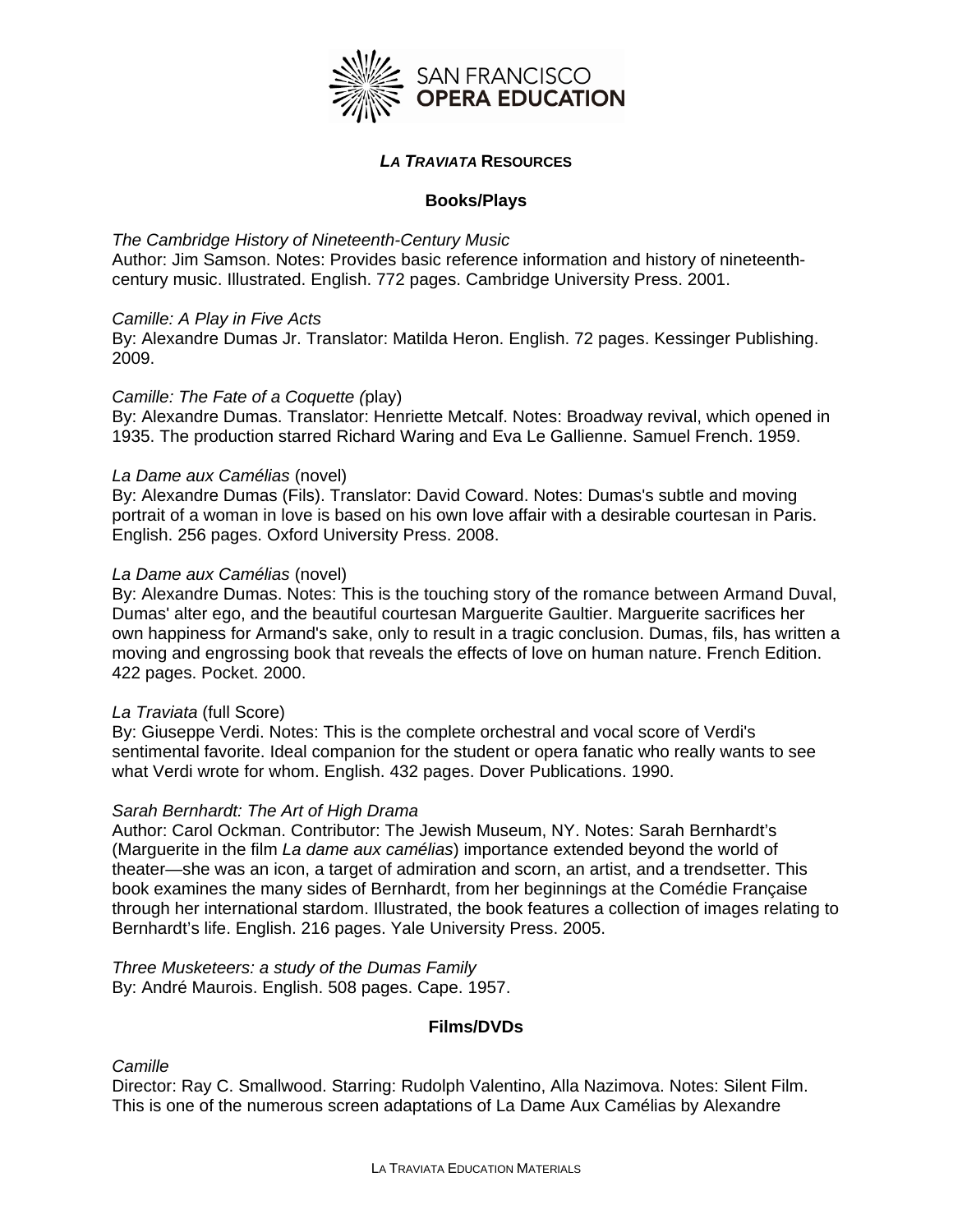Dumas, fils. The film moves the setting of the story to 1920s Paris, and includes many lavish Art Deco sets. English. 70 minutes. Nazimova Productions. 1921.

### *Camille*

Director: George Cukor. Starring: Greta Garbo, Robert Taylor. Notes: One of Greta Garbo's touchstone films, this adaptation of the Alexandre Dumas novel finds the actress playing a dying courtesan who falls in love with a young nobleman and must sacrifice her happiness. French & English. 109 minutes. Warner Home Video. 2005.

### *La dame aux camélias*

Director: Louis Mercanton. Starring: Sarah Bernhardt, Lou Tellegen. Notes: Sarah Bernhardt also starred in Paris, London, and several Broadway revivals of this production. Black and white. Silent. French. 1911.

## *La Traviata*

Director: Franco Zeffirelli. Starring: Teresa Stratas, Plácido Domingo. Notes: Nominated for two Oscars, two BAFTA's, and one Golden Globe. *La Traviata* is one of cinema's greatest combinations of filmmaking and musical performance. The movie offers extravagant sets, magnificent costumes, and charming locations, and the enjoyable music is of high caliber. Italian (English subtitles). 109 minutes. Accent Films B.V. 1983.

## *La Traviata*

Director: Pierre Cavassilas. Starring: Eteri Gvazava, José Cura. Notes: Won Primetime Emmy. Verdi's most famous opera played out in real-time, in real locations. This *Traviata* offers a daring production, set in some of the most prestigious buildings in Paris and Versailles. DVD requires a region specific or multi-region DVD player and compatible TV. Italian (English subtitles). 195 mintues. Andrea Andermann. 2000.

## *La Traviata* (Ballet)

Starring: Moscow Classikal Ballet, Vera Timashova. 85 minutes. Videoland. 2007.

## *La Traviata* (Covent Garden)

Director: Humphrey Burton. Starring: Angela Gheorghiu, Frank Lopardo. Notes: Angela Gheorghiu's affinity for Verdi's fragile, gentle-hearted courtesan is rooted in a fine balance of acting and singing skills. Special Edition with highlights. Italian (English subtitles). 134 minutes. Decca. 2005.

## *La Traviata* (La Scala)

Director: Liliana Cavani. Starring: Angela Gheorghiu, Ramon Vargas. Notes: This production from Milan's La Scala, with world-class singers and Lorin Maazel on the podium belongs among the best of the many fine DVD versions available. Its prime draw is soprano Angela Gheorghiu, whose 1994 Covent Garden assumption of the role of Violetta catapulted her to stardom. Italian (English subtitles). 134 minutes. Arthaus Musik. 2008.

#### *La Traviata* (Los Angeles Opera)

Director: Marta Domingo. Starring: Renee Fleming, Rolando Villazon. Notes: This performance was the highlight of James Conlon's much-anticipated inaugural season as the music director of Los Angeles Opera. The lavish production was filmed in Hi-Definition Widescreen to capture all of the excitement and drama on stage. Italian (English subtitles). 141 minutes. Decca. 2007.

*La Traviata* (Salzburg Music Festival)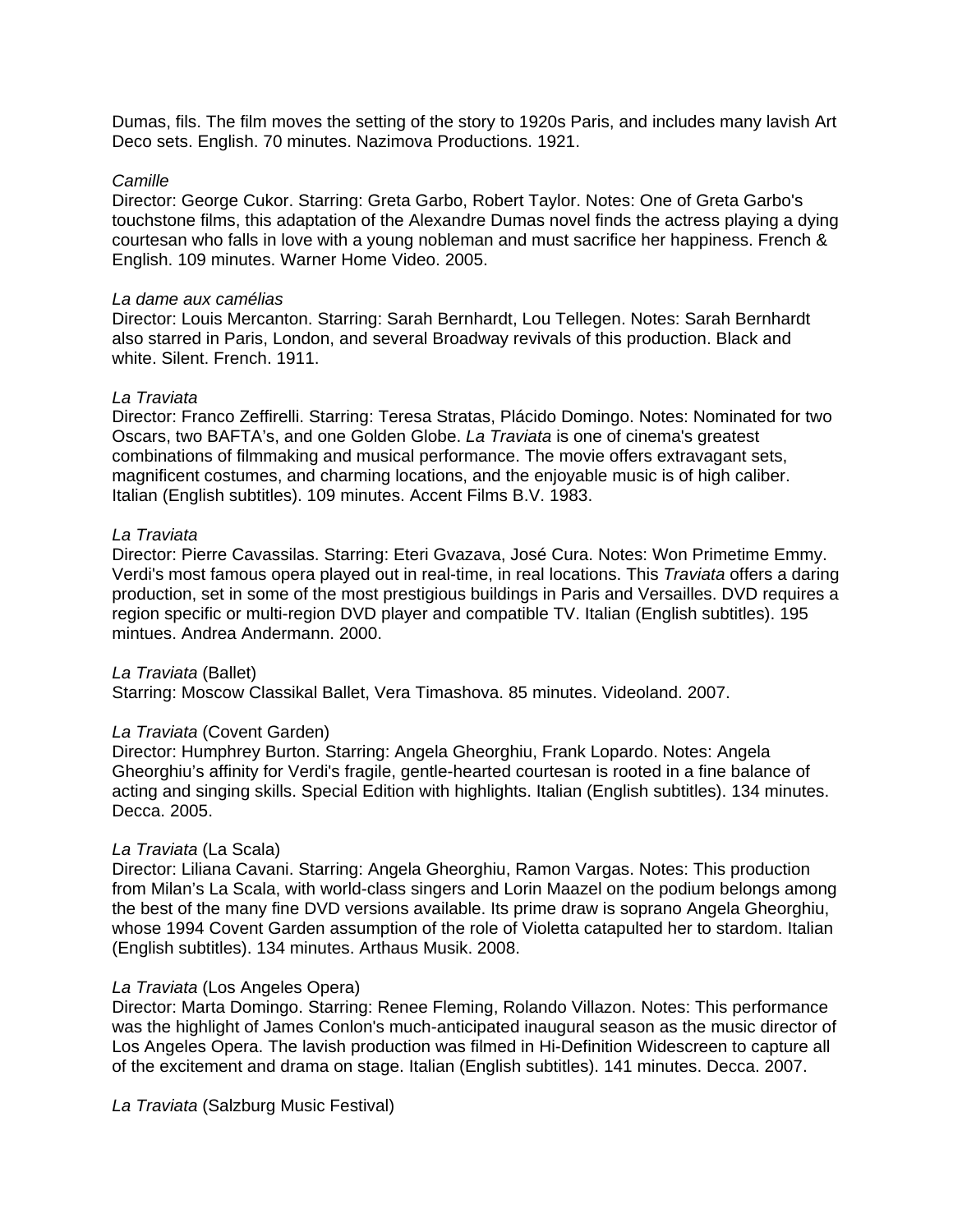Director: Carlo Rizzi. Starring: Anna Netrebko, Rolando Villazon. Notes: The Salzburg Music Festival's *La Traviata.* Italian (English subtitles). 132 minutes. Deutsche Grammophon. 2006.

### *La Traviata* (Wolf Trap Festival)

Director: Tito Capobianco. Starring: Beverly Sills, Henry Price. Notes: *In Performance at Wolf Trap* (Vienna, Virginia) presents Ms. Sills in one of her most celebrated portrayals. Just months earlier, Sills had performed the role at the Metropolitan Opera to great acclaim. Black and white. Italian (English subtitles). 135 minutes. Video Artists International. 2001.

### *Pretty Woman*

Director: Garry Marshall. Starring: Julia Roberts, Richard Gere. Notes: Edward Lewis (Richard Gere) takes Vivian Ward (Julia Roberts) to the San Francisco Opera where Vivian is moved by a production of *La Traviata.* Roberts was nominated for a Best Actress Oscar. English. 119 minutes. Touchtone Pictures. 1990.

## **CDs**

## *La Dame aux Camélias*

Composed by: Ennio Morricone. Notes: Original Motion Picture Soundtrack. Reggae Retro. 1995 (Original release 1980).

## *La Traviata*

Starring: Luciano Pavarotti, Joan Sutherland. Conductor: Richard Bonynge. Orchestra: National Philharmonic. Notes: It's hard to resist such a starry cast, and Sutherland-Pavarotti fans will want this no matter what. Luciano has a fine voice, creating an Alfredo to remember with his distinctive lyric tenor endowing the arias and even the recitatives with a bright sound and excellent diction that lets you understand every word. Decca. 1991.

### *La Traviata*

Starring: Maria Callas, Giuseppe di Stefano. Notes: This is a wonderful, live recording of the 1955 Visconti production at La Scala (Milan). EMI Classics. 1998.

#### *La Traviata* (Audio CD)

By: Giuseppe Verdi. Notes: Includes a history of the opera, a synopsis of the story, a complete libretto in its original language as well as in English, and dozens of photographs and drawings depicting scenes, singers, performances, and more. Also includes recordings of the entire opera as well as commentary from experts in the field who guide listeners through the music. English. 142 pages. Black Dog & Leventhal Publishers. 2005.

## *The Lady of the Camellias* (Audio CD)

By: Alexandre Dumas. Narrated by: Laura Paton, Daniel Philpott. Notes: In this sound dramatization, the story of passion and conflict is as fresh and compelling as when it was first written. Abridged. English. Naxos of America. 2006.

#### *Marguerite* (musical)

Lyrics: Herbert Kretzmer. Music: Michael Legrand. Notes: Based on the romantic novel *La Dame aux Camélias* by Alexandre Dumas, fils, the musical updates the story to 1940s Germanoccupied Paris. It tells the tale of a 40-year-old ex-singer and her affair with a young musician who is mixed up with the French Resistance, whilst she is the mistress of a Nazi officer. Marguerite opened at the Theatre Royal Haymarket to ecstatic reviews on 20th May. Cast recording. Warner Music TV. 2008.